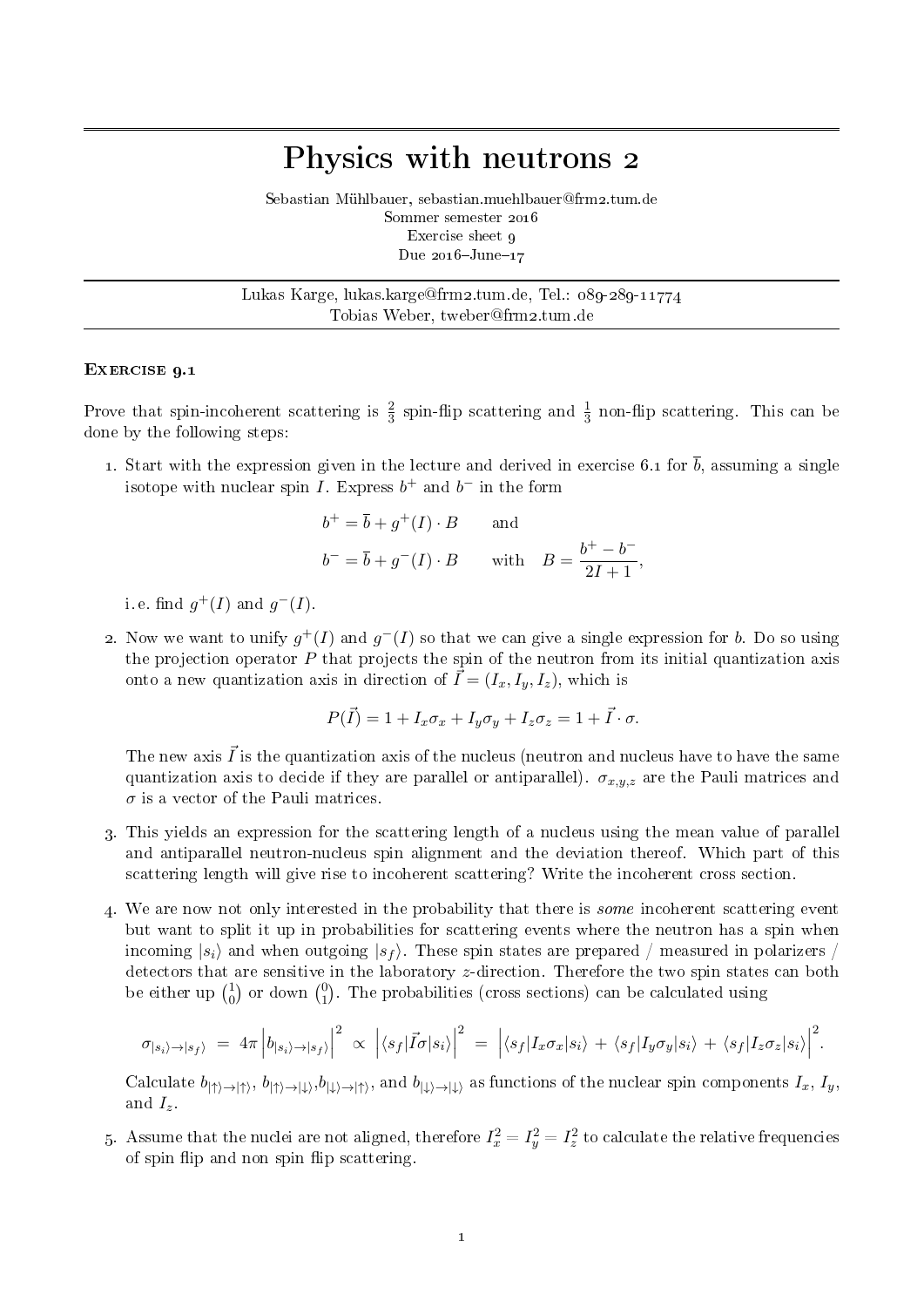## EXERCISE 9.2

The quaternary intermetallic compound  $HoNi<sub>2</sub>B<sub>2</sub>C$  exhibits a coexistence of superconductivity and long-range magnetic ordering of the  $H_0^{3+}$  sublattice at low temperatures. The compound has a bodycentered tetragonal structure as shown in Fig. [1a](#page-2-0). The structural parameters in the paramagnetic state at  $T = 10$  K are  $a = 3.5087$  Å and  $c = 10.5274$  Å, with atomic positions  $Ho(0, 0, 0)$ , Ni  $(1/2, 0, 1/4)$ , B  $(0, 0, z = 0.3592)$  and C  $(1/2, 1/2, 0)$ . The transition into the superconducting state occurs below  $T_c \approx 8$  K. At the same temperature the compound transforms from the paramagnetic state into a magnetically ordered state. The magnetic structure is a superposition of two configurations, one in which the  $Ho^{3+}$  spins are coupled antiferromagnetically (Fig. [1b](#page-2-0)) and another which corresponds to a helical spin structure (Fig. [1c](#page-2-0)). The relative contribution of the helical spin structure is strongly reduced with decreasing temperature and at  $T = 2.2$  K only the antiferromagnetic structure is present as shown in Fig. [1b](#page-2-0). The helical spin structure manifests itself by pairs of magnetic satellites around the magnetic Bragg peaks as visualized in Fig.  $_2(r)$  $_2(r)$  $_2(r)$  for the  $(0, 0, 1)$  reflection observed at  $T = 5.1$  K.

- 1. Determine the antiferromagnetic structure of  $HoNi<sub>2</sub>B<sub>2</sub>C$  from the neutron diffraction pattern observed at  $T = 2.2$  K (Fig. [2\(](#page-2-0)l)).
- 2. Determine the magnetic ordering wavevector  $q_0$  associated with the magnetic spiral structure of HoNi<sub>2</sub>B<sub>2</sub>C from the neutron diffraction pattern observed at  $T = 5.1$  K (Fig. [2\(](#page-2-0)r)). What is the turn angle  $\phi$  of the spins between adjacent planes?

## EXERCISE 9.3

Prove that a Dzyaloshinskii-Moriya helimagnet can be treated as an easy-plane antiferromagnet for a "right" angle  $\phi$  between z component of spin and the Dzyaloshinskii-Moriya vector.